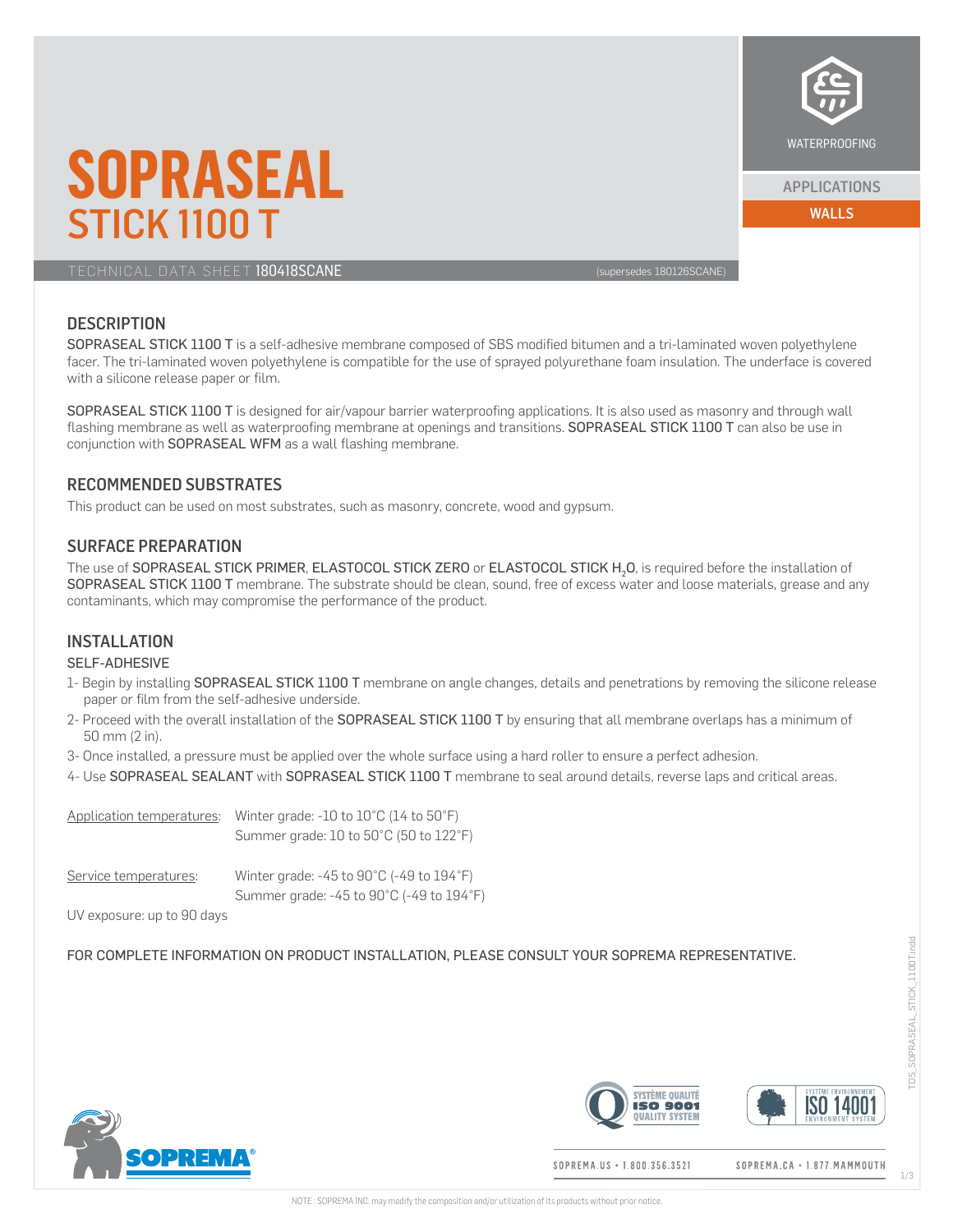

#### APPLICATIONS

WALLS

# **SOPRASEAL** STICK 1100 T

TECHNICAL DATA SHEET 180418SCANE (supersedes 180126SCANE)

# PACKAGING

| <b>Specifications</b> | <b>SOPRASEAL STICK 1100 T</b><br>(complete roll) | <b>SOPRASEAL STICK 1100 T</b><br>(pre-cut roll)                                                                                                                          |  |
|-----------------------|--------------------------------------------------|--------------------------------------------------------------------------------------------------------------------------------------------------------------------------|--|
| <b>Thickness</b>      | $1.0 \, \text{mm}$ (40 mil)                      |                                                                                                                                                                          |  |
| <b>Dimensions</b>     | $0.91 \times 22$ , 9 m $(3 \times 75$ ft)        | 100 mm x 22,9 m (4 in x 75 ft)<br>150 mm x 22,9 m (6 in x 75 ft)<br>225 mm x 22,9 m (9 in x 75 ft)<br>300 mm x 22,9 m (12 in x 75 ft)<br>450 mm x 22,9 m (18 in x 75 ft) |  |
| Weight                | 1.0 kg/m <sup>2</sup> (0.2 lb/ft <sup>2</sup> )  |                                                                                                                                                                          |  |
| Selvedge width        | 50 mm (2 in)                                     | $\overline{\phantom{a}}$                                                                                                                                                 |  |
| Surface               | Tri-laminated woven polyethylene                 |                                                                                                                                                                          |  |
| Underface             | Silicone release paper                           | Silicone release film                                                                                                                                                    |  |
| Qty/pal               | 36                                               | Varies depending of the width                                                                                                                                            |  |

(All values are nominal)



SOPREMA.US + 1.800.356.3521

**SYSTÈME QUALITÉ** 

**QUALITY SYSTEM** 

SOPREMA.CA · 1.877.MAMMOUTH

TDS\_SOPRASEAL\_STICK\_1100T.indd

TDS\_SOPRASEAL\_STICK\_1100T.indd